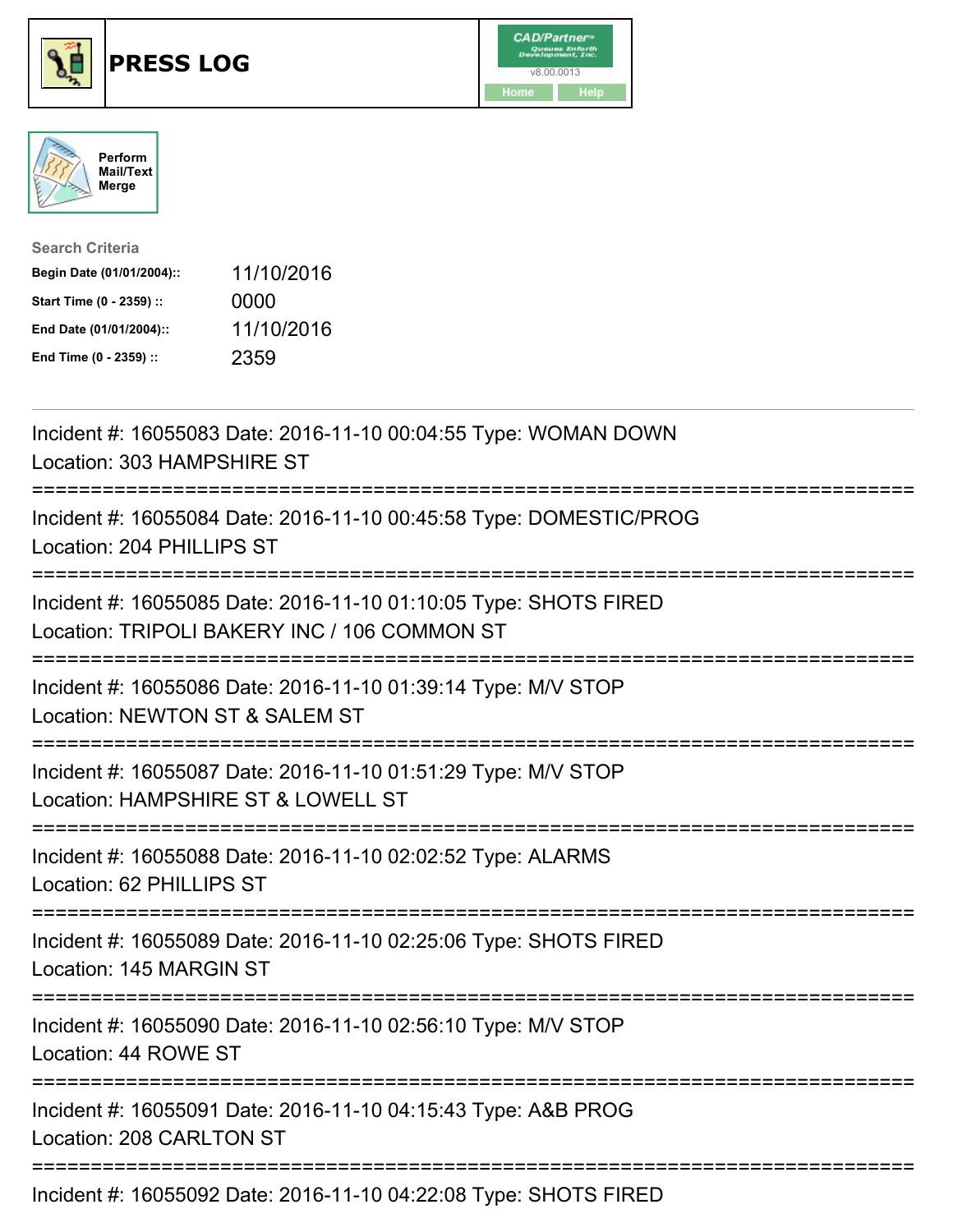Location: 51 HIGH ST

=========================================================================== Incident #: 16055093 Date: 2016-11-10 04:59:26 Type: M/V STOP Location: AMESBURY ST & HAVERHILL ST =========================================================================== Incident #: 16055094 Date: 2016-11-10 05:02:51 Type: M/V STOP Location: HAVERHILL ST & JACKSON ST =========================================================================== Incident #: 16055095 Date: 2016-11-10 06:37:00 Type: M/V STOP Location: BROADWAY & WATER ST =========================================================================== Incident #: 16055096 Date: 2016-11-10 06:39:51 Type: M/V STOP Location: BROOKFIELD ST & CHESTER ST =========================================================================== Incident #: 16055097 Date: 2016-11-10 06:45:52 Type: MV/BLOCKING Location: 135 BRADFORD ST =========================================================================== Incident #: 16055098 Date: 2016-11-10 07:08:52 Type: M/V STOP Location: 85 MANCHESTER =========================================================================== Incident #: 16055099 Date: 2016-11-10 07:09:15 Type: ALARM/BURG Location: FAMILY DEVELOPMENT / 355 HAVERHILL ST =========================================================================== Incident #: 16055100 Date: 2016-11-10 07:12:21 Type: PARK & WALK Location: BROADWAY =========================================================================== Incident #: 16055101 Date: 2016-11-10 07:12:32 Type: M/V STOP Location: VOID =========================================================================== Incident #: 16055102 Date: 2016-11-10 07:14:27 Type: ALARMS Location: 1 PARKER ST =========================================================================== Incident #: 16055103 Date: 2016-11-10 07:24:16 Type: M/V STOP Location: AVON ST & F HAVERHILL ST =========================================================================== Incident #: 16055104 Date: 2016-11-10 07:29:42 Type: M/V STOP Location: BROADWAY & COMMON ST =========================================================================== Incident #: 16055105 Date: 2016-11-10 07:47:22 Type: M/V STOP Location: 207 WEST ST =========================================================================== Incident #: 16055106 Date: 2016-11-10 08:01:28 Type: DOMESTIC/PROG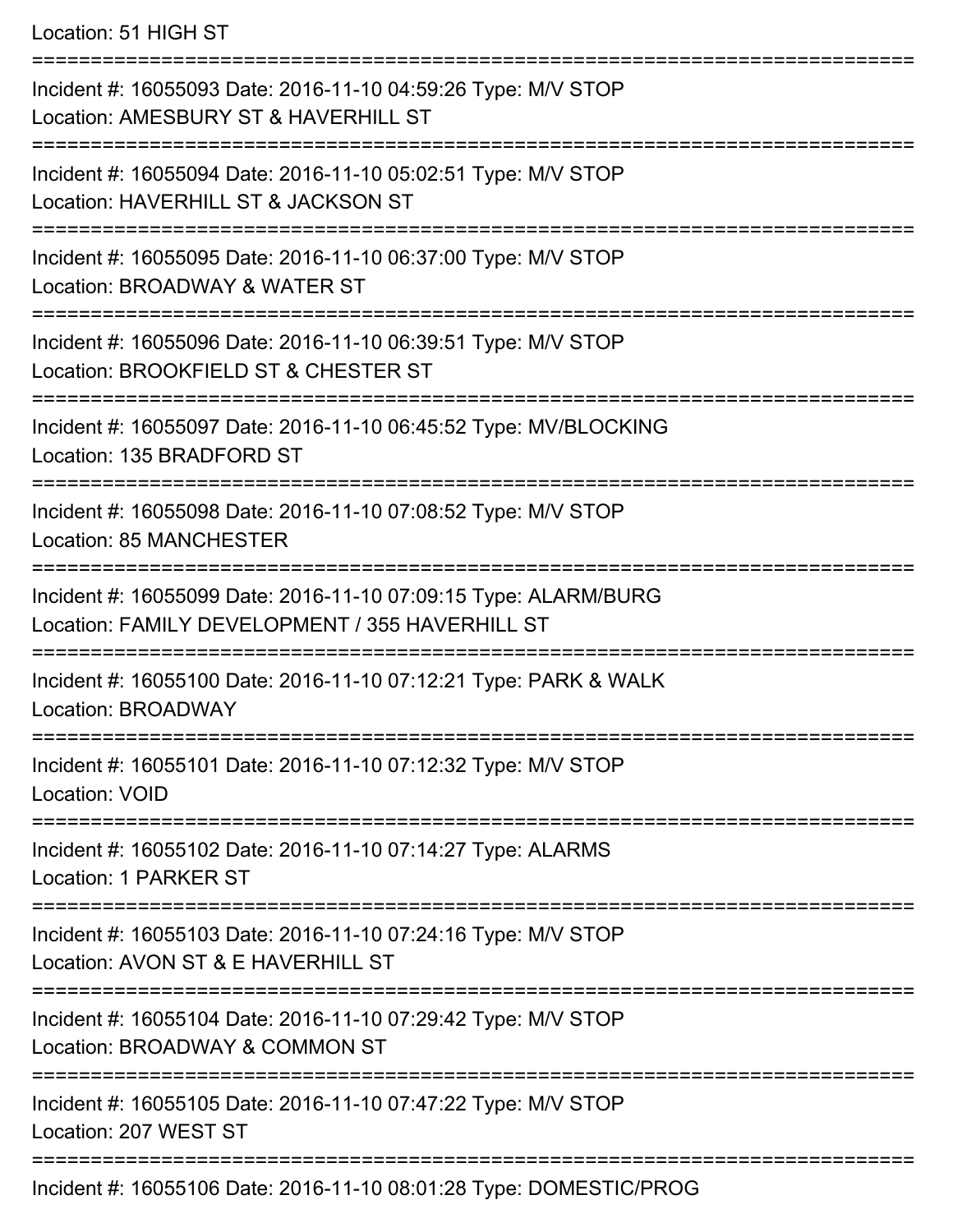| Incident #: 16055109 Date: 2016-11-10 08:04:51 Type: MAL DAMAGE<br>Location: 12 CURTHERS PL               |
|-----------------------------------------------------------------------------------------------------------|
| Incident #: 16055107 Date: 2016-11-10 08:08:28 Type: M/V STOP<br>Location: METHUEN ST & MILL ST           |
| Incident #: 16055108 Date: 2016-11-10 08:10:01 Type: AUTO ACC/PED<br>Location: CROSS ST & FRANKLIN ST     |
| Incident #: 16055110 Date: 2016-11-10 08:14:01 Type: ALARMS<br>Location: 116 BAILEY ST #1                 |
| Incident #: 16055111 Date: 2016-11-10 08:35:27 Type: M/V STOP<br>Location: ESSEX ST & FRANKLIN ST         |
| Incident #: 16055112 Date: 2016-11-10 08:58:08 Type: TOW OF M/V<br>Location: 168 SANBORN ST               |
| Incident #: 16055113 Date: 2016-11-10 09:18:22 Type: MEDIC SUPPORT<br>Location: 15 UNION ST               |
| Incident #: 16055114 Date: 2016-11-10 09:33:39 Type: MAN DOWN<br>Location: 425 CANAL ST                   |
| Incident #: 16055115 Date: 2016-11-10 09:34:18 Type: ALARM/BURG<br>Location: MARY TWOMEY / 106 EVERETT ST |
| Incident #: 16055116 Date: 2016-11-10 09:36:15 Type: TOW OF M/V<br>Location: ANDOVER ST & BROOKFIELD ST   |
| Incident #: 16055117 Date: 2016-11-10 09:41:06 Type: COURT DOC SERVE<br>Location: 66 BENNINGTON ST        |
| Incident #: 16055118 Date: 2016-11-10 09:52:28 Type: COURT DOC SERVE<br>Location: 92 AUBURN ST            |
| Incident #: 16055119 Date: 2016-11-10 09:57:08 Type: SUS PERS/MV<br>Location: 19 SHERIDAN ST              |
| Incident #: 16055120 Date: 2016-11-10 10:00:06 Type: NOTIFICATION                                         |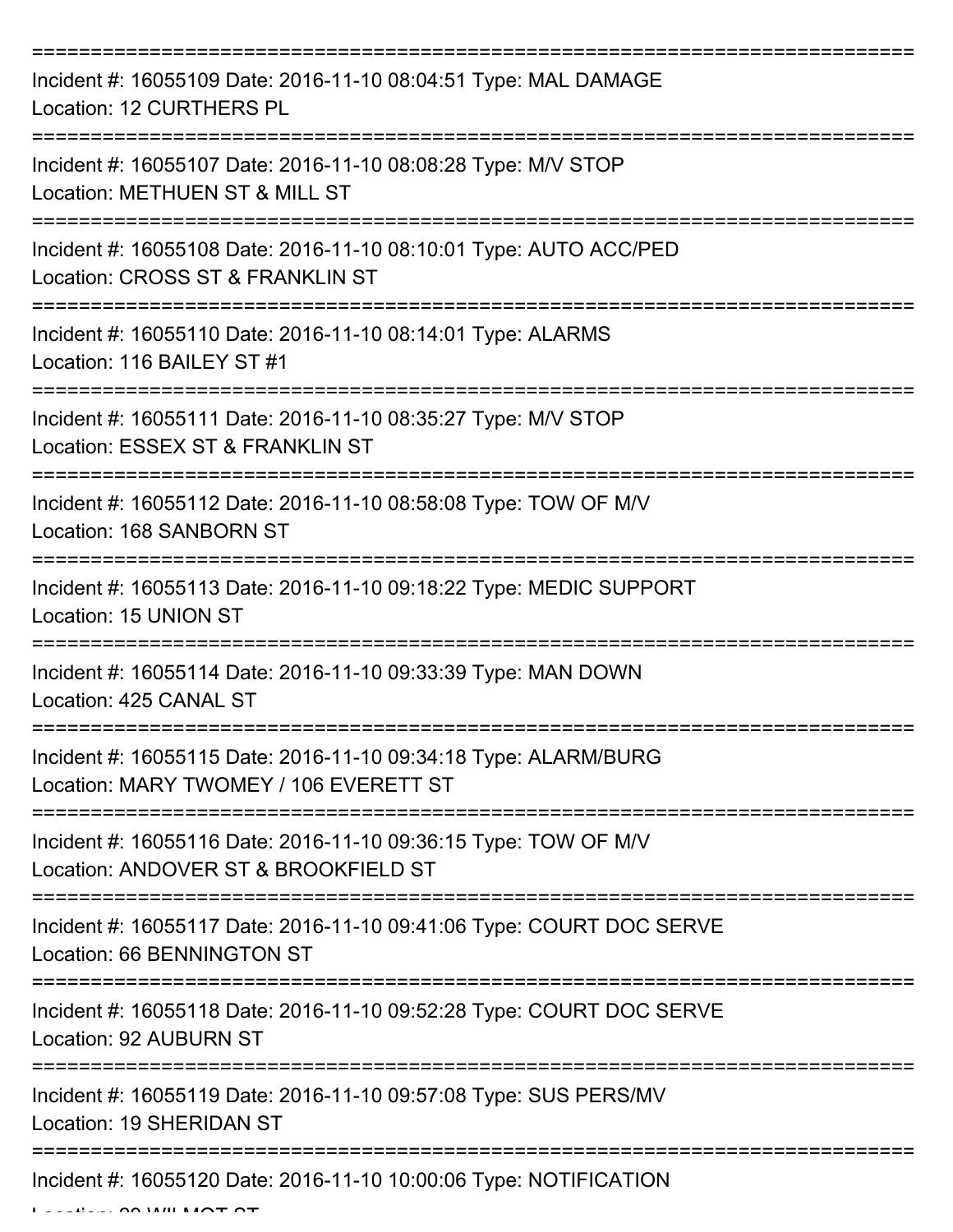| Incident #: 16055121 Date: 2016-11-10 10:02:32 Type: TOW OF M/V<br>Location: 8 BRADFORD PL                               |
|--------------------------------------------------------------------------------------------------------------------------|
| Incident #: 16055122 Date: 2016-11-10 10:20:30 Type: PARK & WALK<br>Location: BRADFORD ST                                |
| Incident #: 16055123 Date: 2016-11-10 10:24:51 Type: M/V STOP<br>Location: OSGOOD ST & SALEM ST                          |
| Incident #: 16055124 Date: 2016-11-10 10:31:07 Type: M/V STOP<br>Location: OSGOOD ST & SALEM ST                          |
| Incident #: 16055125 Date: 2016-11-10 10:35:41 Type: DRUG VIO<br><b>Location: 100 SAUNDERS ST</b>                        |
| Incident #: 16055126 Date: 2016-11-10 10:37:14 Type: STOL/MV/PAS<br>Location: 115 JACKSON ST                             |
| Incident #: 16055127 Date: 2016-11-10 10:46:25 Type: M/V STOP<br><b>Location: 48 MANCHESTER ST</b><br>==========         |
| Incident #: 16055128 Date: 2016-11-10 10:57:26 Type: RECOV/STOL/MV<br>Location: 293 ESSEX ST                             |
| Incident #: 16055129 Date: 2016-11-10 10:58:46 Type: SUS PERS/MV<br>Location: BROADWAY & GREEN ST                        |
| Incident #: 16055130 Date: 2016-11-10 11:02:59 Type: INVESTIGATION<br>Location: 90 LOWELL ST                             |
| Incident #: 16055131 Date: 2016-11-10 11:03:27 Type: DRUG OVERDOSE<br>Location: LAWRENCE PUBLIC LIBRARY / 51 LAWRENCE ST |
| Incident #: 16055132 Date: 2016-11-10 11:28:47 Type: M/V STOP<br>Location: BROADWAY & COMMON ST                          |
| Incident #: 16055133 Date: 2016-11-10 11:33:09 Type: ALARM/BURG<br>Location: CRIKET WIRELESS / 205 BROADWAY              |
| Incident #: 16055134 Date: 2016-11-10 11:36:46 Type: M/V STOP                                                            |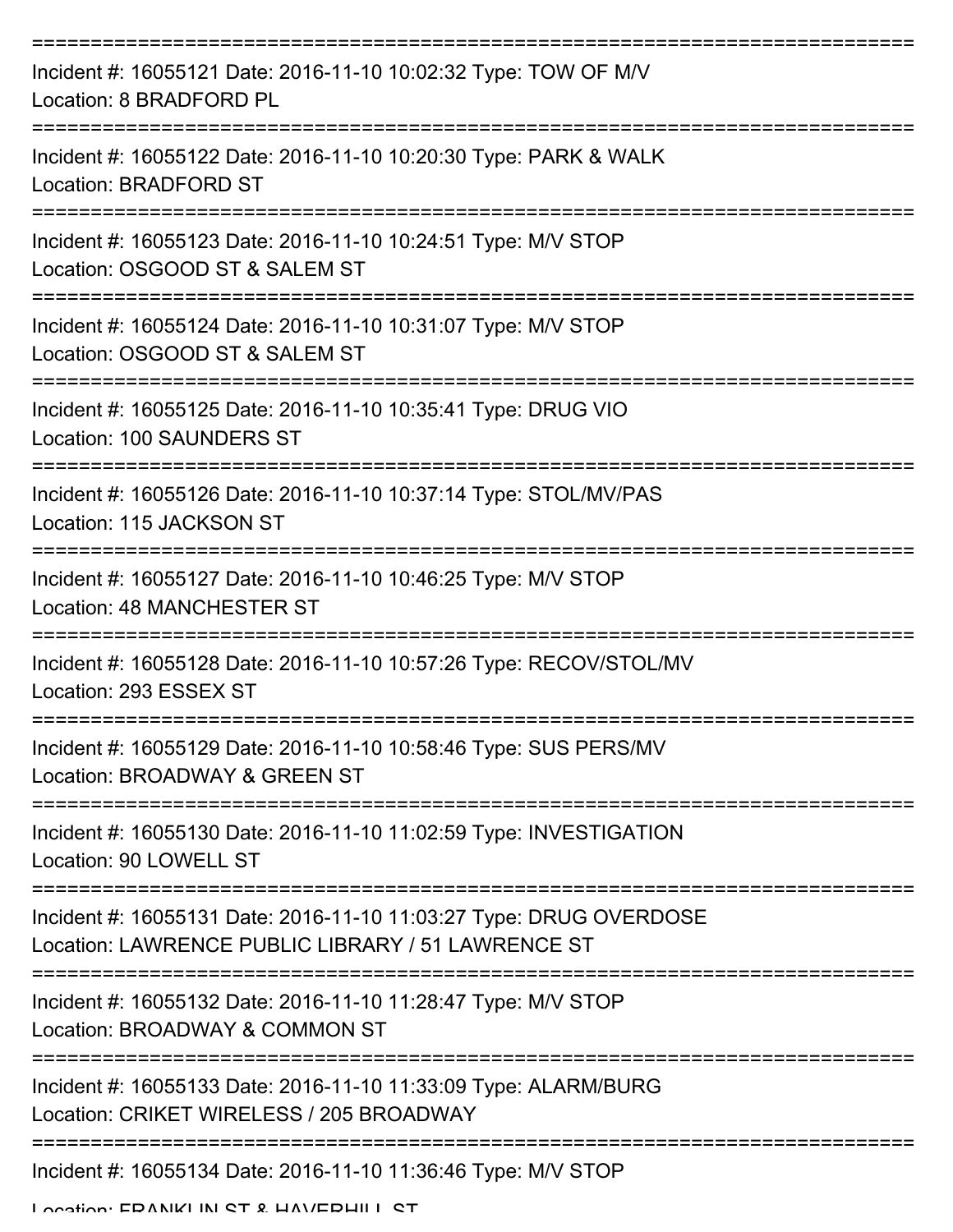| Incident #: 16055135 Date: 2016-11-10 11:44:59 Type: INVESTIGATION<br>Location: VOKE / null                                |
|----------------------------------------------------------------------------------------------------------------------------|
| Incident #: 16055136 Date: 2016-11-10 12:00:10 Type: M/V STOP<br>Location: CENTRAL CATHOLIC HIGH SCHOOL / 300 HAMPSHIRE ST |
| Incident #: 16055137 Date: 2016-11-10 12:01:42 Type: M/V STOP<br>Location: ANDOVER ST & S BROADWAY                         |
| Incident #: 16055138 Date: 2016-11-10 12:10:42 Type: PARK & WALK<br>Location: BROADWAY                                     |
| Incident #: 16055139 Date: 2016-11-10 12:14:42 Type: INVESTIGATION<br>Location: 90 LOWELL ST                               |
| Incident #: 16055140 Date: 2016-11-10 12:16:25 Type: WOMAN DOWN<br>Location: HAVERHILL ST & JACKSON ST                     |
| Incident #: 16055141 Date: 2016-11-10 12:17:47 Type: ALARM/BURG<br>Location: 69 BIGELOW ST                                 |
| Incident #: 16055142 Date: 2016-11-10 12:28:21 Type: M/V STOP<br>Location: 191 BROADWAY                                    |
| Incident #: 16055143 Date: 2016-11-10 12:37:33 Type: A&B D/W PAST<br>Location: 147 FARNHAM ST                              |
| -------------<br>Incident #: 16055144 Date: 2016-11-10 12:42:38 Type: DOMESTIC/PROG<br>Location: 41 RAILROAD ST            |
| Incident #: 16055145 Date: 2016-11-10 12:43:14 Type: SUS PERS/MV<br>Location: AVON ST & FITZ ST                            |
| Incident #: 16055146 Date: 2016-11-10 12:54:15 Type: ALARM/BURG<br>Location: 69 BIGELOW ST                                 |
| Incident #: 16055147 Date: 2016-11-10 12:55:30 Type: B&E/MV/PAST<br>Location: 300 HAMPSHIRE ST                             |
| Incident #: 16055148 Date: 2016-11-10 13:16:26 Type: DISTURBANCE<br>Location: 355 ESSEX ST                                 |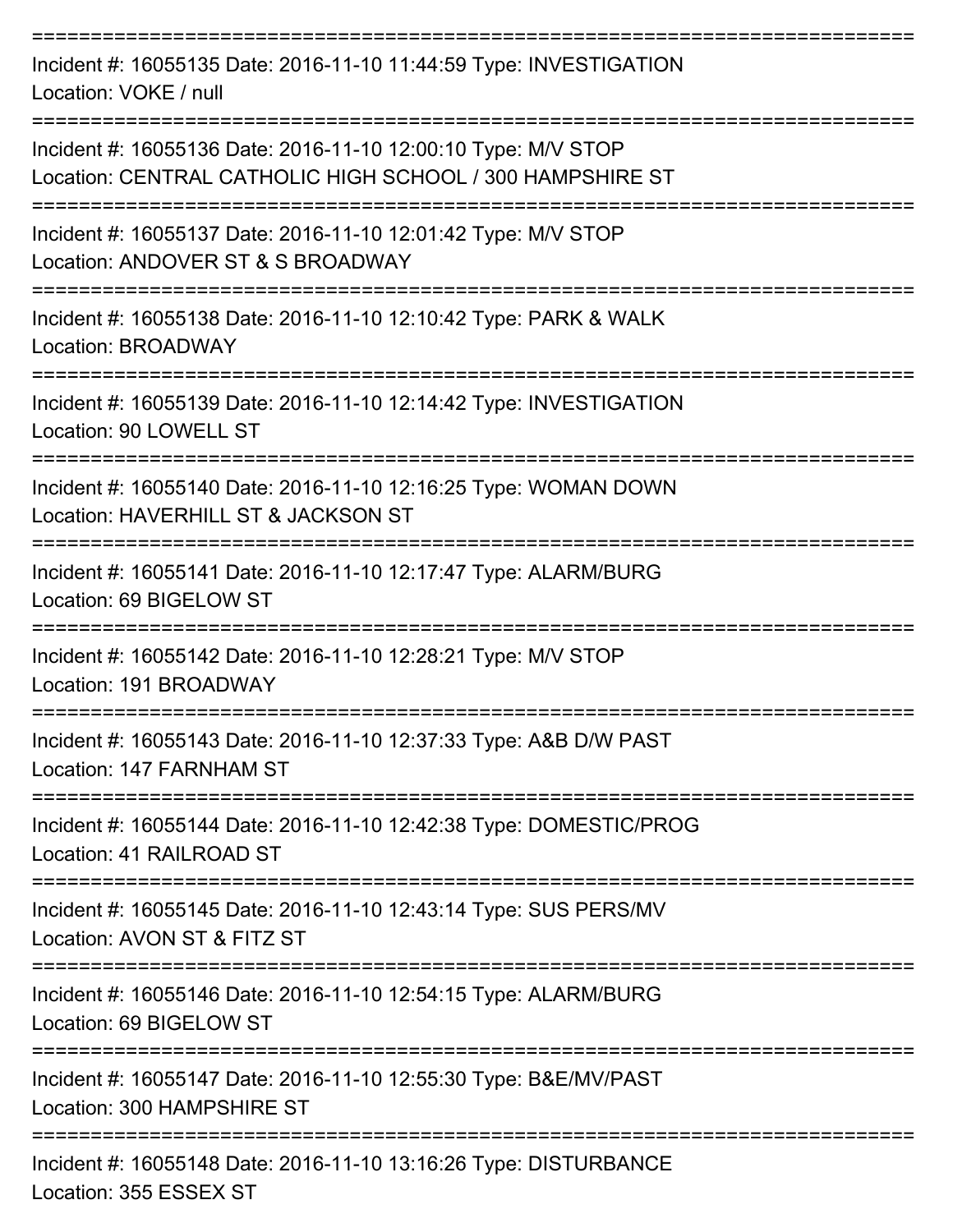| Incident #: 16055149 Date: 2016-11-10 13:21:32 Type: DOMESTIC/PROG<br>Location: 99 TREMONT ST #4                                                              |
|---------------------------------------------------------------------------------------------------------------------------------------------------------------|
| ===================================<br>Incident #: 16055150 Date: 2016-11-10 14:03:06 Type: B&E/MV/PAST<br>Location: 2 MAURICE AV                             |
| Incident #: 16055151 Date: 2016-11-10 14:11:53 Type: SUS PERS/MV<br>Location: CANAL ST & MILL ST                                                              |
| Incident #: 16055152 Date: 2016-11-10 14:14:40 Type: ASSSIT OTHER PD<br>Location: 24 CYPRESS ST                                                               |
| Incident #: 16055153 Date: 2016-11-10 14:23:00 Type: DRUG OVERDOSE<br>Location: 700 ESSEX ST                                                                  |
| Incident #: 16055154 Date: 2016-11-10 14:25:57 Type: INVESTIGATION<br>Location: LAWRENCE HIGH SCHOOL / 70 N PARISH RD<br>==================================== |
| Incident #: 16055155 Date: 2016-11-10 14:29:54 Type: IDENTITY THEFT<br>Location: 110 THOREAU WAY #8211                                                        |
| Incident #: 16055156 Date: 2016-11-10 14:31:53 Type: SUS PERS/MV<br>Location: BOXFORD ST & S UNION ST                                                         |
| Incident #: 16055157 Date: 2016-11-10 14:35:04 Type: 209A/SERVE<br>Location: 41 RAILROAD ST                                                                   |
| Incident #: 16055158 Date: 2016-11-10 14:41:51 Type: COURT DOC SERVE<br>Location: 18 BYRON AV                                                                 |
| Incident #: 16055159 Date: 2016-11-10 14:47:15 Type: NOTIFICATION<br>Location: 115 JACKSON ST                                                                 |
| Incident #: 16055160 Date: 2016-11-10 14:59:27 Type: SUS PERS/MV<br>Location: 160 GARDEN ST                                                                   |
| Incident #: 16055161 Date: 2016-11-10 15:16:23 Type: M/V STOP<br>Location: 45 BROADWAY                                                                        |
| Incident #: 16055162 Date: 2016-11-10 15:26:33 Type: AUTO ACC/NO PI<br>Location: 255 ESSEX ST                                                                 |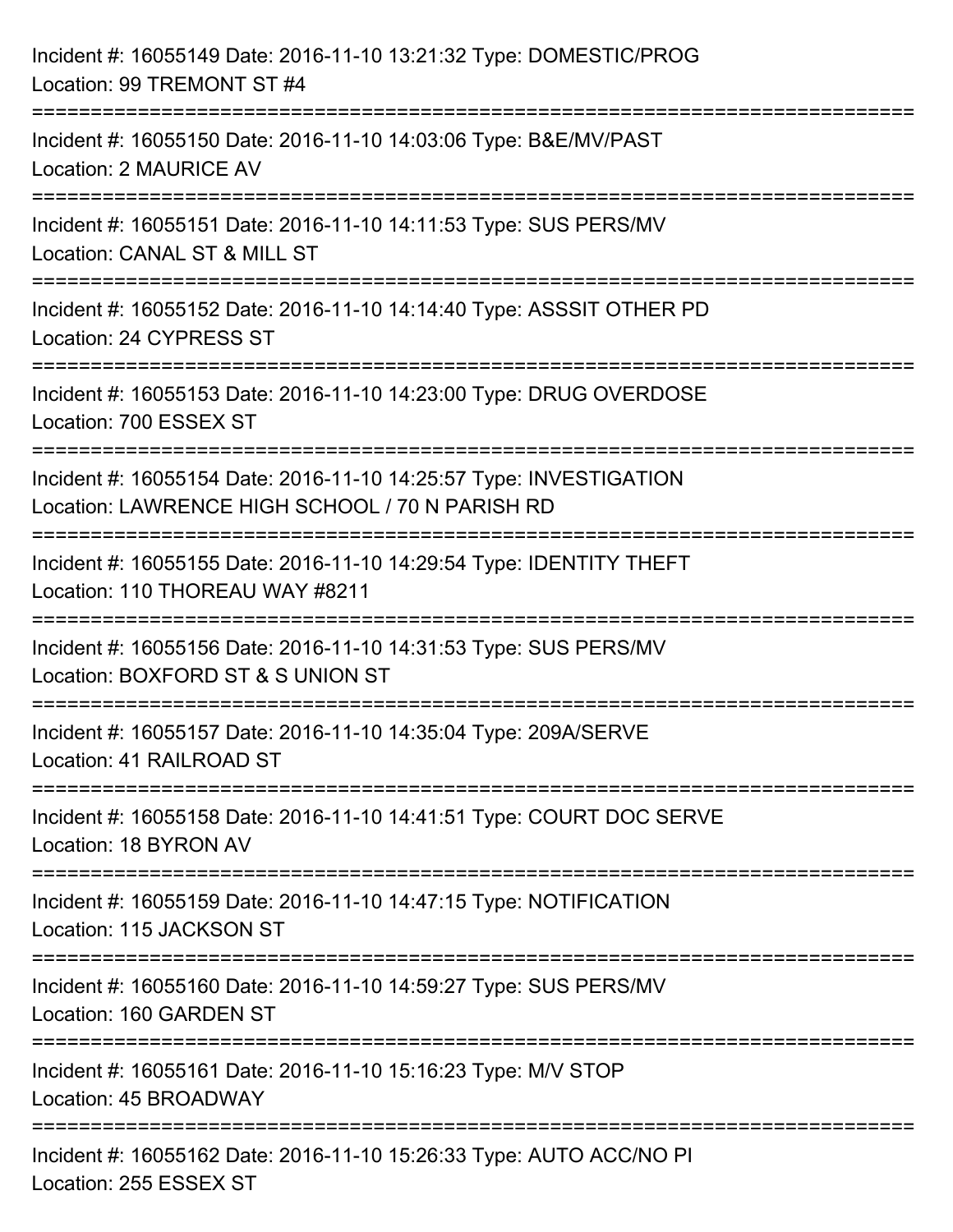| Incident #: 16055163 Date: 2016-11-10 15:35:32 Type: 209A/SERVE<br>Location: 24 BROMFIELD ST                                           |
|----------------------------------------------------------------------------------------------------------------------------------------|
| Incident #: 16055164 Date: 2016-11-10 15:38:19 Type: E911 HANGUP<br>Location: 85 BASSWOOD ST                                           |
| Incident #: 16055165 Date: 2016-11-10 15:43:42 Type: AUTO ACC/NO PI<br><b>Location: 2 LAWRENCE ST</b>                                  |
| Incident #: 16055167 Date: 2016-11-10 15:49:27 Type: SUS PERS/MV<br>Location: 379 HOWARD ST                                            |
| Incident #: 16055166 Date: 2016-11-10 15:50:19 Type: 209A/SERVE<br>Location: 41 VINE ST                                                |
| Incident #: 16055168 Date: 2016-11-10 15:53:01 Type: ASSSIT OTHER PD<br>Location: 2 INMAN ST #13                                       |
| Incident #: 16055169 Date: 2016-11-10 16:11:38 Type: M/V STOP<br>Location: MARKET ST & OSGOOD ST                                       |
| Incident #: 16055170 Date: 2016-11-10 16:17:57 Type: MAL DAMAGE<br>Location: PEREZ FUNERAL HOME / 298 S BROADWAY                       |
| Incident #: 16055171 Date: 2016-11-10 16:28:33 Type: LARCENY/PAST<br>Location: 172 LAWRENCE ST                                         |
| Incident #: 16055172 Date: 2016-11-10 16:32:49 Type: DOMESTIC/PROG<br>Location: 285 ESSEX ST #2D<br>---------------------------------- |
| Incident #: 16055173 Date: 2016-11-10 16:33:08 Type: MEDIC SUPPORT<br>Location: BLANCHARD ST & SALEM ST                                |
| Incident #: 16055174 Date: 2016-11-10 16:33:33 Type: MV/BLOCKING<br>Location: 6 INMAN ST                                               |
| Incident #: 16055175 Date: 2016-11-10 16:41:08 Type: MV/BLOCKING<br>Location: 34 LINEHAN ST                                            |
| Incident #: 16055176 Date: 2016-11-10 17:00:27 Type: MAN DOWN<br><b>Location: 85 MANCHESTER ST</b>                                     |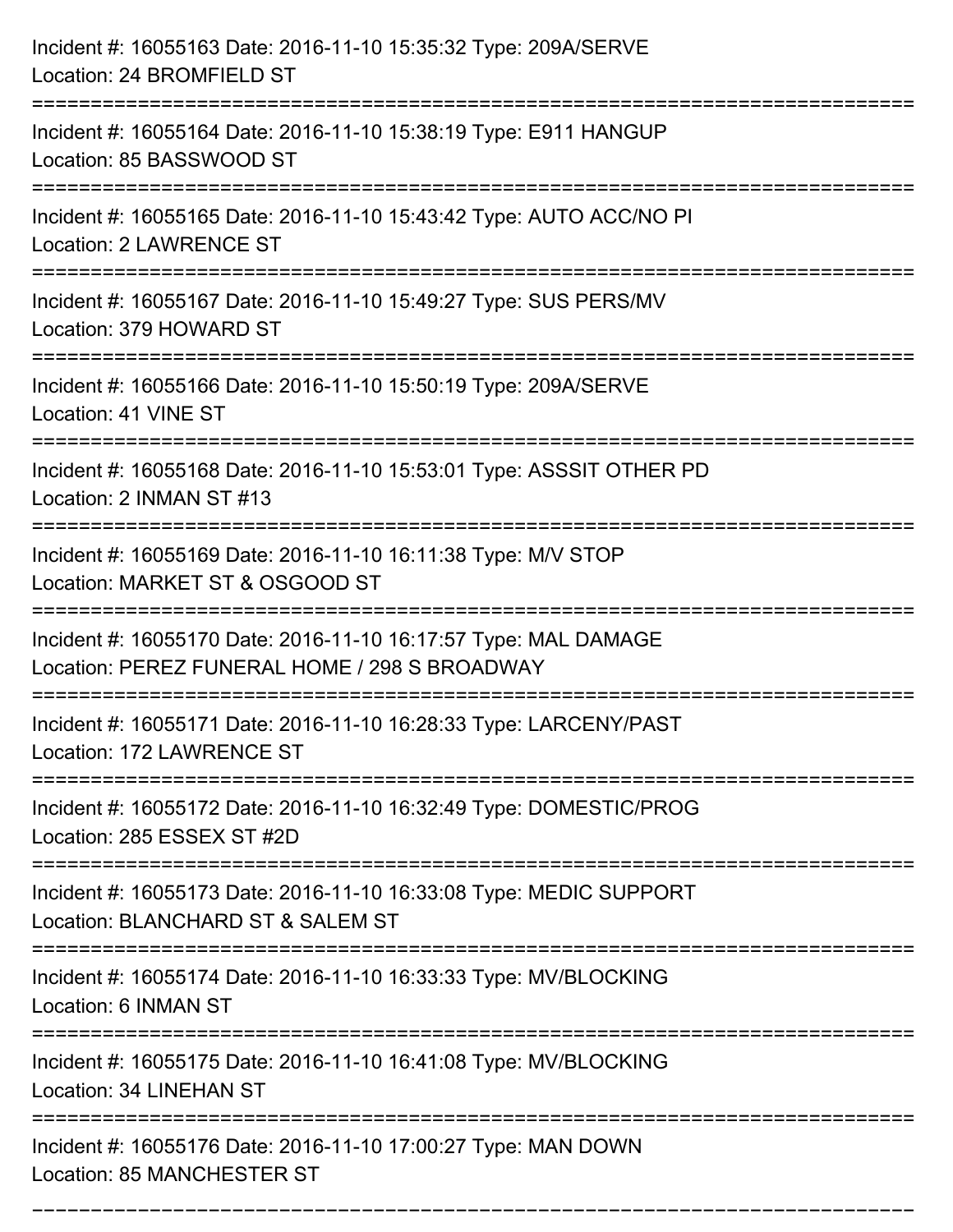| Incident #: 16055178 Date: 2016-11-10 17:06:21 Type: WARRANT SERVE<br><b>Location: HARRIMAN ST</b>                                         |
|--------------------------------------------------------------------------------------------------------------------------------------------|
| Incident #: 16055177 Date: 2016-11-10 17:06:28 Type: M/V STOP<br>Location: HAVERHILL ST & LAWRENCE ST<br>================================  |
| Incident #: 16055179 Date: 2016-11-10 17:09:32 Type: DISTURBANCE<br>Location: FUSCO SERVICE STATION / 37 NEWBURY ST<br>=================== |
| Incident #: 16055180 Date: 2016-11-10 17:10:46 Type: AUTO ACC/UNK PI<br>Location: BLAKELIN ST & MANCHESTER ST<br>=================         |
| Incident #: 16055181 Date: 2016-11-10 17:12:51 Type: AUTO ACC/NO PI<br>Location: BLAKELIN ST & MANCHESTER ST                               |
| Incident #: 16055182 Date: 2016-11-10 17:23:31 Type: ADMININSTR<br>Location: MERRIMACK ST & S UNION ST                                     |
| Incident #: 16055183 Date: 2016-11-10 17:34:47 Type: MISSING PERS<br>Location: 30 KENDRICK ST #1                                           |
| Incident #: 16055184 Date: 2016-11-10 17:36:31 Type: AUTO ACC/NO PI<br>Location: CONGRESS ST & NELSON ST                                   |
| Incident #: 16055185 Date: 2016-11-10 17:37:21 Type: VIO CITY ORD<br>Location: 51 LAWRENCE ST                                              |
| Incident #: 16055186 Date: 2016-11-10 17:38:09 Type: UNKNOWN PROB<br>Location: 204 S UNION ST                                              |
| Incident #: 16055187 Date: 2016-11-10 17:57:23 Type: AUTO ACC/NO PI<br>Location: 473 BROADWAY                                              |
| Incident #: 16055188 Date: 2016-11-10 18:03:05 Type: SUS PERS/MV<br>Location: BERNARD AV & HANCOCK ST                                      |
| Incident #: 16055189 Date: 2016-11-10 18:15:26 Type: M/V STOP<br>Location: GRAFTON ST & WINTHROP AV                                        |
| Incident #: 16055190 Date: 2016-11-10 18:19:17 Type: M/V STOP<br>Location: GRAFTON ST & WINTHROP AV                                        |
|                                                                                                                                            |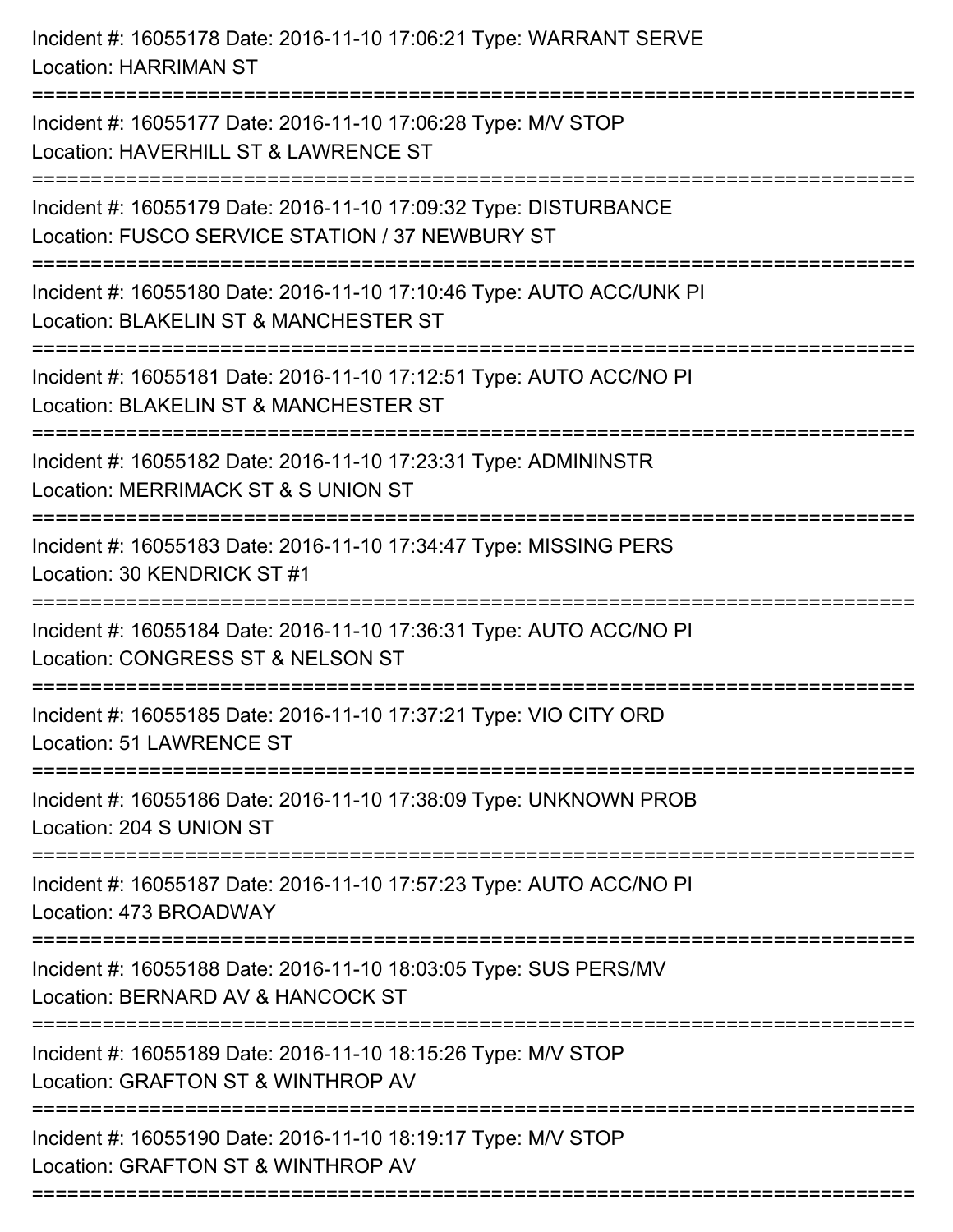Location: GRAFTON ST & WINTHROP AV =========================================================================== Incident #: 16055192 Date: 2016-11-10 18:27:33 Type: M/V STOP Location: FRANKLIN ST & LOWELL ST =========================================================================== Incident #: 16055193 Date: 2016-11-10 18:32:08 Type: M/V STOP Location: BROADWAY & CONCORD ST =========================================================================== Incident #: 16055194 Date: 2016-11-10 18:39:23 Type: SUS PERS/MV Location: GRAFTON ST & WINTHROP AV =========================================================================== Incident #: 16055195 Date: 2016-11-10 18:48:21 Type: NOTIFICATION Location: 66 HAMPSHIRE ST #2A =========================================================================== Incident #: 16055196 Date: 2016-11-10 18:49:15 Type: THREATS Location: 130 BOXFORD ST =========================================================================== Incident #: 16055197 Date: 2016-11-10 19:00:04 Type: SEARCHWARRANT Location: SHEEHAN'S TOWING SERVICE / 27 LAWRENCE ST =========================================================================== Incident #: 16055198 Date: 2016-11-10 19:01:18 Type: AUTO ACC/NO PI Location: SONOCO / 599 BROADWAY =========================================================================== Incident #: 16055199 Date: 2016-11-10 20:11:58 Type: FIGHT Location: CASA NUEVA VIDA / 57 JACKSON ST =========================================================================== Incident #: 16055200 Date: 2016-11-10 20:17:05 Type: DISTURBANCE Location: BROADWAY & HAVERHILL ST =========================================================================== Incident #: 16055201 Date: 2016-11-10 20:33:21 Type: M/V STOP Location: EVERETT ST =========================================================================== Incident #: 16055202 Date: 2016-11-10 20:41:14 Type: CK WELL BEING Location: WILMOT ST =========================================================================== Incident #: 16055203 Date: 2016-11-10 20:44:40 Type: INVEST CONT Location: 125 UNION ST =========================================================================== Incident #: 16055204 Date: 2016-11-10 20:47:18 Type: AUTO ACC/NO PI Location: HAVERHILL ST & LAWRENCE ST =========================================================================== Incident #: 16055205 Date: 2016 11 10 21:03:21 Type: 2016 2016 11 10 21:03:21 Type: 2016 2017<br>.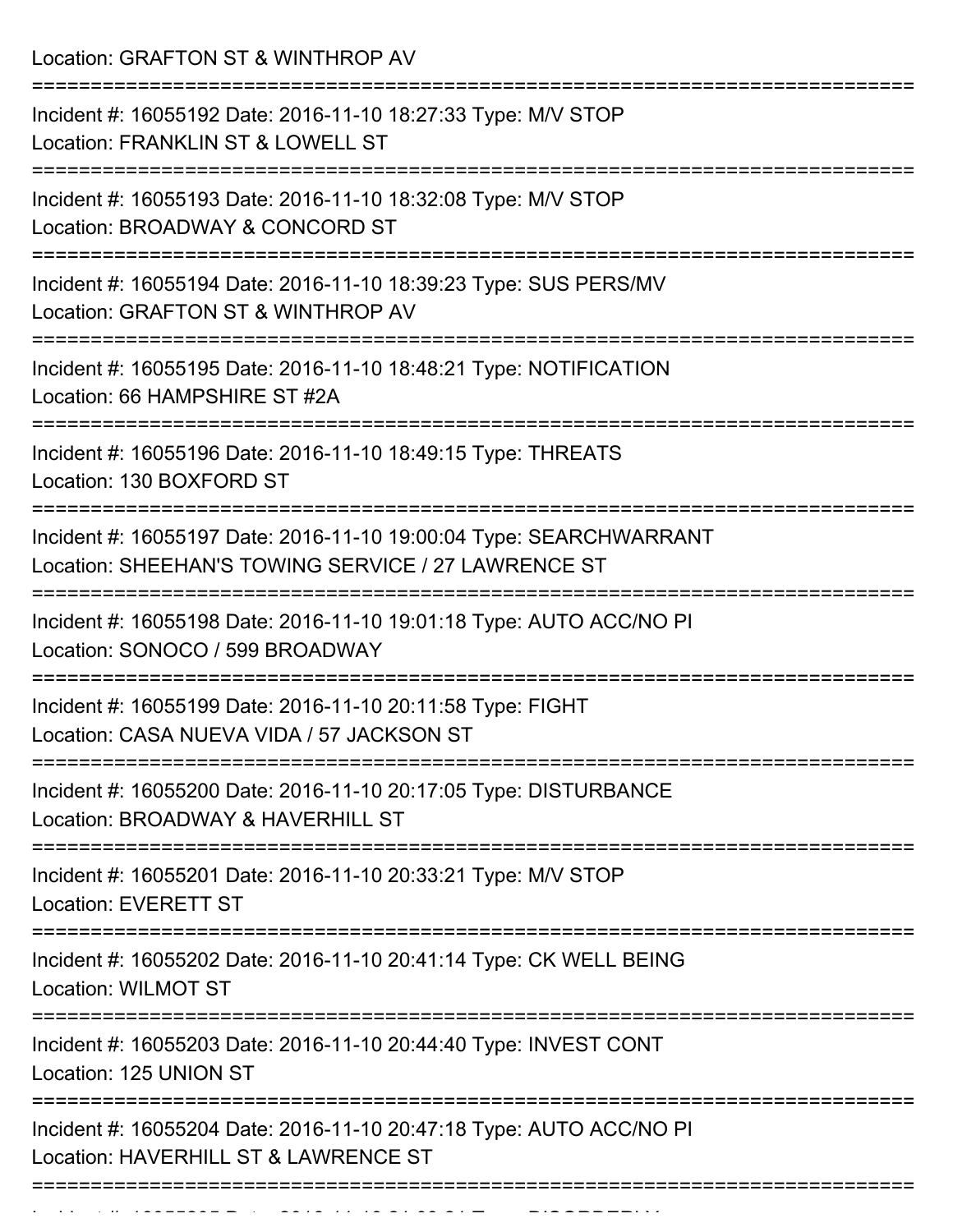Location: 700 ESSEX ST

| Incident #: 16055206 Date: 2016-11-10 21:20:00 Type: NOTIFICATION<br>Location: 82 BENNINGTON ST #30                         |
|-----------------------------------------------------------------------------------------------------------------------------|
| Incident #: 16055207 Date: 2016-11-10 21:30:37 Type: ROBBERY ARMED<br>Location: AVON ST & E HAVERHILL ST                    |
| Incident #: 16055208 Date: 2016-11-10 21:47:25 Type: ROBBERY PAST<br>Location: 182 GARDEN ST FL 2                           |
| Incident #: 16055210 Date: 2016-11-10 22:00:54 Type: NOTIFICATION<br><b>Location: 49 WARREN ST</b>                          |
| Incident #: 16055209 Date: 2016-11-10 22:03:10 Type: GENERAL SERV<br>Location: 233 JACKSON ST                               |
| Incident #: 16055211 Date: 2016-11-10 22:11:21 Type: SUS PERS/MV<br>Location: 136 SANBORN ST                                |
| Incident #: 16055212 Date: 2016-11-10 22:19:47 Type: DISTURBANCE<br>Location: 10 MONMOUTH ST                                |
| Incident #: 16055213 Date: 2016-11-10 22:21:37 Type: M/V STOP<br>Location: CVS PHARMACY / 266 BROADWAY                      |
| Incident #: 16055214 Date: 2016-11-10 22:28:56 Type: M/V STOP<br>Location: 519 ANDOVER ST<br>-------------                  |
| Incident #: 16055215 Date: 2016-11-10 22:31:58 Type: UNWANTEDGUEST<br>Location: 22 WEARE ST                                 |
| Incident #: 16055216 Date: 2016-11-10 22:35:43 Type: CK WELL BEING<br>Location: 13 WILMOT ST                                |
| ========================<br>Incident #: 16055217 Date: 2016-11-10 22:41:13 Type: M/V STOP<br>Location: ERVING AV & SHORT ST |
| Incident #: 16055218 Date: 2016-11-10 22:42:04 Type: DISTURBANCE<br>Location: 10 MONMOUTH ST                                |
|                                                                                                                             |